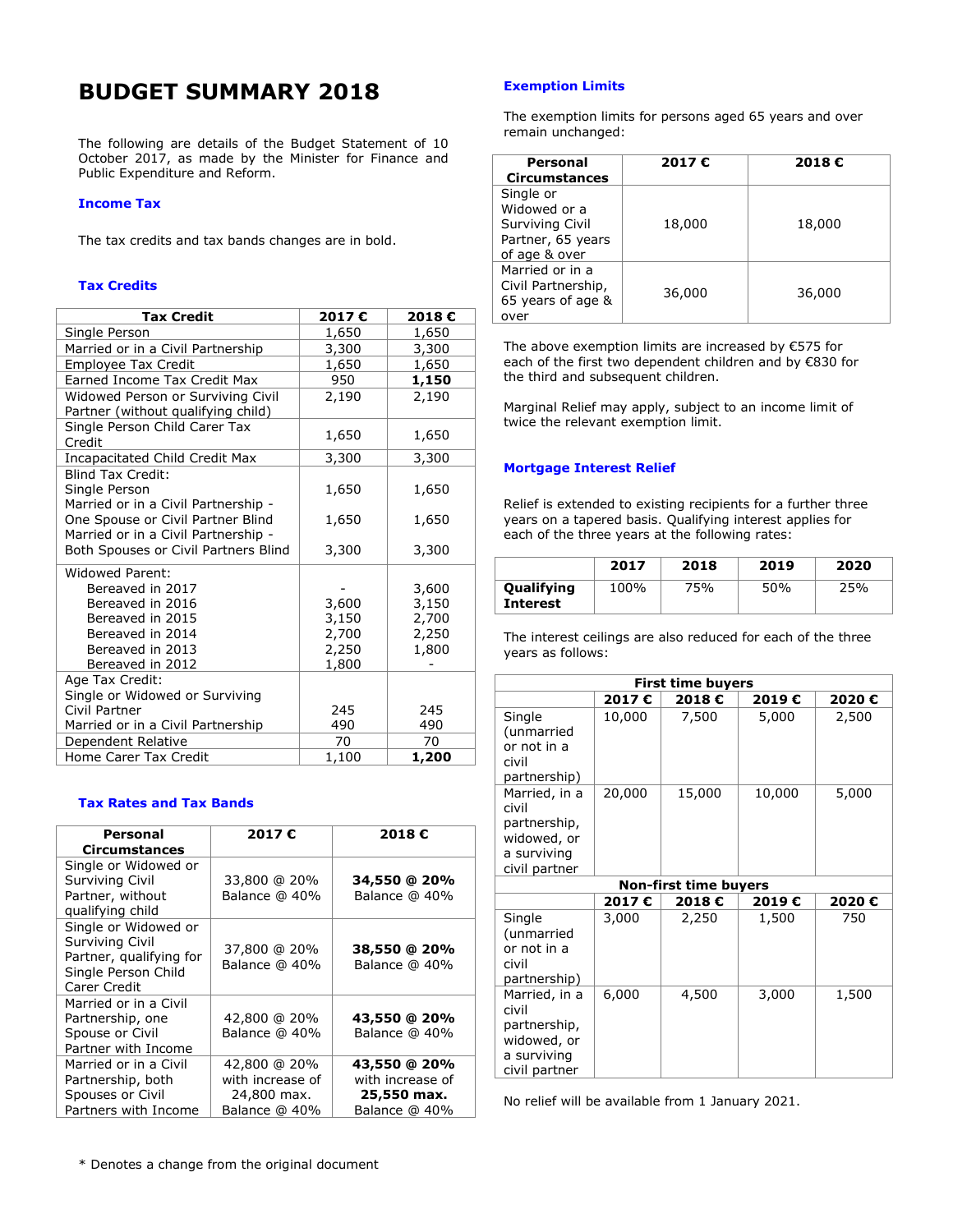### **Key Employee Engagement Programme (KEEP)**

A new share option scheme will be introduced for employees of unquoted Small and Medium Enterprises with effect from 1 January 2018, subject to EU approval. Under this new scheme, any gain realised on the exercise of a qualifying share option, granted in the period 1 January 2018 to 31 December 2023, will be exempt from Income Tax, USC and PRSI, provided certain conditions are met.

Any gain on the subsequent disposal of the shares acquired under KEEP will be subject to Capital Gains Tax (CGT) in the normal way.

### **Pre-letting Expenses – Rented Residential Property**

A new deduction is being introduced for pre-letting expenses of a revenue nature incurred on a property that has been vacant for a period of 12 months or more. The expenditure must be incurred within the 12 month period before it is let as a rented residential premises.

A cap on allowable expenses of €5,000 per property will apply, and the relief will be subject to clawback if the property is withdrawn from the rental market within four years. The relief will be available for qualifying expenses incurred up to the end of 2021.

### **Universal Social Charge (USC)**

The USC changes are in bold.

### **Standard Rates of USC**

| <b>USC Thresholds</b>                      |      |                                            |       |
|--------------------------------------------|------|--------------------------------------------|-------|
| 2017                                       | Rate | 2018                                       | Rate  |
| Income up to<br>€12,012.00                 | 0.5% | Income up to<br>€12,012.00                 | 0.5%  |
| Income from<br>€12,012.01 to<br>€18,772.00 | 2.5% | Income from<br>€12,012.01 to<br>€19,372.00 | 2%    |
| Income from<br>€18,772.01 to<br>€70,044.00 | 5%   | Income from<br>€19,372.01 to<br>€70,044.00 | 4.75% |
| Income above<br>€70,044.00                 | 8%   | Income above<br>€70,044.00                 | 8%    |

### **Reduced Rates of USC**

| <b>USC Thresholds</b>                                                                          |
|------------------------------------------------------------------------------------------------|
| Individuals aged 70 years or over whose aggregate<br>income for the year is $€60,000$ or less. |

Individuals (aged under 70) who hold a full medical card whose aggregate income for the year is €60,000 or less.

| ___                        |      |                            |      |
|----------------------------|------|----------------------------|------|
| 2017                       | Rate | 2018                       | Rate |
| Income up to<br>€12,012.00 | 0.5% | Income up to<br>€12,012.00 | 0.5% |
| Income above<br>€12,012.00 | 2.5% | Income above<br>€12,012.00 | 2%   |

Note 1. 'Aggregate' income for USC purposes does not include payments from the Dept. of Employment Affairs and Social Protection.

Note 2. A 'GP only' card is not considered a full medical card for USC purposes.

\* Denotes a change from the original document

## **Exempt Categories**

These remain unchanged:

| 2017                          | 2018                          |
|-------------------------------|-------------------------------|
|                               |                               |
| Where an individual's         | Where an individual's         |
| income for a year does not    | income for a year does not    |
| exceed €13,000                | exceed €13,000                |
| All Dept. of Employment       | All Dept. of Employment       |
| Affairs and Social Protection | Affairs and Social Protection |
| payments                      | payments                      |
| Income already subjected      | Income already subjected      |
| to DIRT                       | to DIRT                       |

### **3% Surcharge (non-PAYE income)**

The surcharge of 3% on individuals who have non-PAYE income that exceeds €100,000 in a year remains unchanged.

### **Value Added Tax (VAT)**

#### **Sunbed Services**

The VAT rate on sunbed services will be increased from 13.5% to 23% with effect from 1 January 2018.

### **Charities**

A compensation scheme is being introduced for charities which are unable to reclaim VAT on inputs. A capped amount will apply to the scheme, with pro-rata payments made where the amount claimed exceeds the amount available. Details of the scheme will be made available when complete.

### **Capital Gains Tax (CGT)**

#### **CGT property incentive for land and buildings held for minimum period of seven years**

An amendment will be made to section 604A of the Taxes Consolidation Act 1997, which relates to the CGT relief for gains in respect of land and buildings that are held for a minimum period of seven years. The amendment will provide that gains in respect of land or buildings that were acquired between 7 December 2011 and 31 December 2014 will be exempt from CGT if they are sold after four years and within seven years from the date they were acquired.

### **Capital Acquisitions Tax (CAT) / CGT**

#### **Leasing of agricultural land for solar energy production - CAT agricultural relief and CGT retirement relief**

Amendments will be made to CAT agricultural relief and CGT retirement relief so that the leasing of agricultural land for the production of solar energy will not affect entitlement to the reliefs, where the area of the land which is leased for that purpose does not exceed 50% of the total area of the land concerned.

Details will be included in the Finance Bill.